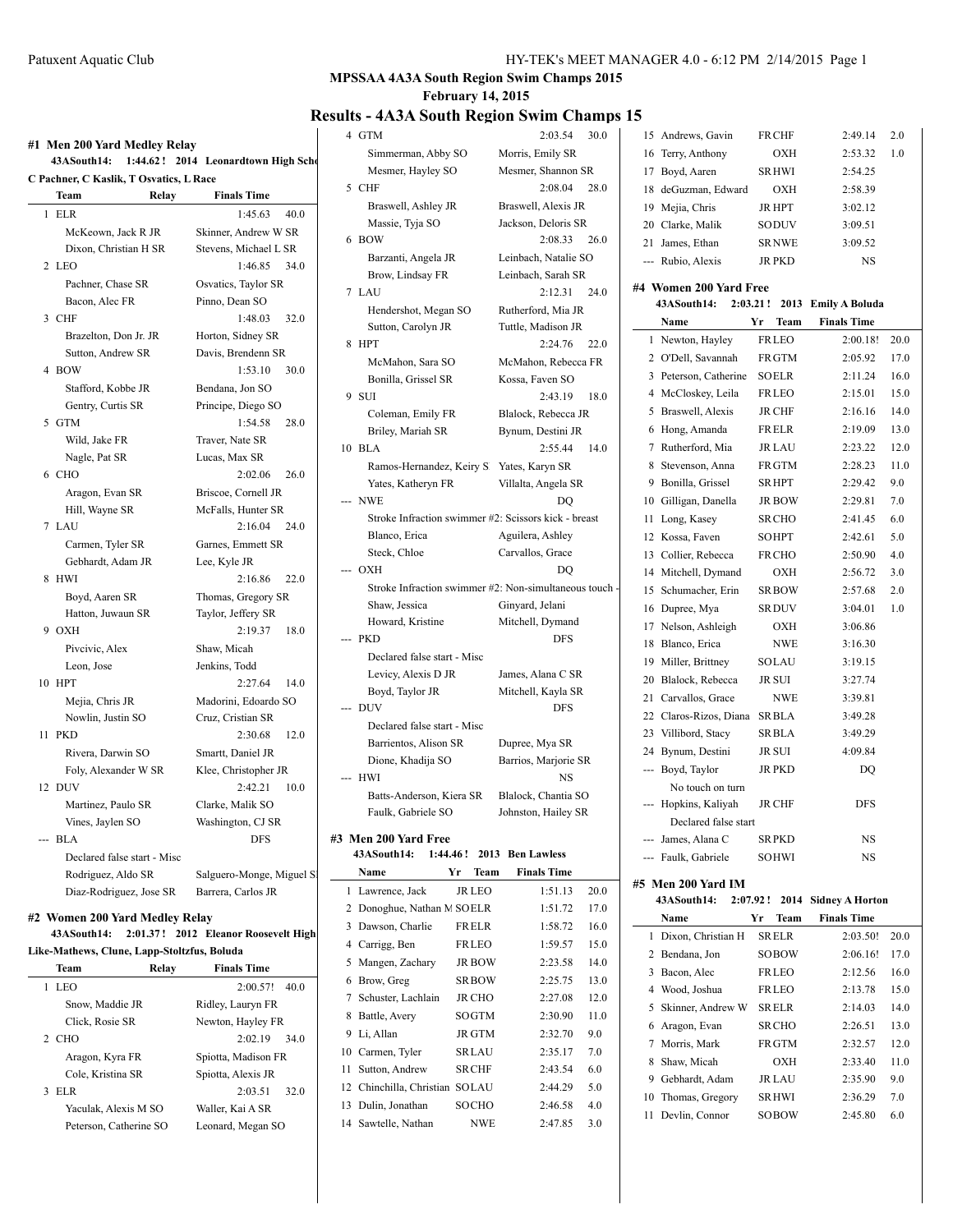|                                | (#5 Men 200 Yard IM)       |               |         |     |  |  |  |
|--------------------------------|----------------------------|---------------|---------|-----|--|--|--|
|                                | 12 Bainter, Zane           | <b>JR CHO</b> | 2:46.67 | 5.0 |  |  |  |
|                                | 13 Cain, Brendan           | <b>JR GTM</b> | 2:51.39 | 4.0 |  |  |  |
|                                | 14 McGregor, Heyward SRCHF |               | 3:02.19 | 3.0 |  |  |  |
|                                | 15 Tyson, Tai              | SOCHF         | 3:09.24 | 2.0 |  |  |  |
|                                | 16 Ouevedo, Ariel          | <b>SRLAU</b>  | 3:12.75 | 1.0 |  |  |  |
|                                | --- Wesley, Logan          | OXH           | DO      |     |  |  |  |
| Arms underwater recovery - fly |                            |               |         |     |  |  |  |
|                                | --- Markel, Elan           | NWE           | NS      |     |  |  |  |

#### **#6 Women 200 Yard IM**

| 43ASouth14: |                               | 2:19.80! | 2013          | <b>Jennifer L Clune</b> |      |
|-------------|-------------------------------|----------|---------------|-------------------------|------|
|             | Name                          | Yr       | Team          | <b>Finals Time</b>      |      |
| 1           | Click, Rosie                  |          | <b>SRLEO</b>  | 2:23.00                 | 20.0 |
| 2           | Spiotta, Madison              |          | FR CHO        | 2:27.71                 | 17.0 |
| 3           | Leonard, Sarah                |          | <b>SOELR</b>  | 2:29.91                 | 16.0 |
| 4           | Marsh, Becca                  |          | JR LEO        | 2:30.85                 | 15.0 |
| 5           | Mesmer, Hayley                |          | SOGTM         | 2:37.56                 | 14.0 |
| 6           | Robertson, Gabrielle          |          | FR BOW        | 2:39.33                 | 13.0 |
| 7           | Braswell, Ashley              |          | <b>JR CHF</b> | 2:40.25                 | 12.0 |
| 8           | Yaculak, Alexis M             |          | <b>SOELR</b>  | 2:40.43                 | 11.0 |
| 9           | Turell, Madelyn               |          | SOBOW         | 2:43.31                 | 9.0  |
| 10          | Walcott, Kinzie               |          | FR GTM        | 2:47.86                 | 7.0  |
| 11          | Cole, Kristina                |          | <b>SR CHO</b> | 2:52.24                 | 6.0  |
| 12          | McMahon, Rebecca              |          | <b>FRHPT</b>  | 2:53.49                 | 5.0  |
| 13          | Coleman, Kelcey               |          | <b>JR CHF</b> | 3:03.47                 | 4.0  |
| 14          | Shaw, Jessica                 |          | OXH           | 3:13.73                 | 3.0  |
| 15          | Boddie, Nicole                |          | <b>SRLAU</b>  | 3:19.18                 | 2.0  |
| 16          | Dione, Khadija                |          | SODUV         | 3:21.86                 | 1.0  |
| 17          | Steck, Chloe                  |          | <b>NWE</b>    | 3:24.07                 |      |
| 18          | Coco, Gabriella               |          | <b>JR LAU</b> | 3:25.38                 |      |
|             | 19 Yates, Karyn               |          | <b>SRBLA</b>  | 3:26.05                 |      |
|             | 20 Batts-Anderson, Kier SRHWI |          |               | 4:40.60                 |      |
| ---         | Mulligan, Elena               |          | <b>JR HWI</b> | DFS                     |      |
|             | Declared false start - Misc   |          |               |                         |      |
|             | Iseli, Samantha               |          | JR HPT        | DFS                     |      |
|             | Declared false start - Misc   |          |               |                         |      |
|             | Carraway, Breana              |          | <b>SRBLA</b>  | <b>NS</b>               |      |

#### **#7 Men 50 Yard Free**

| 43ASouth14: |                    | 22.71! |               | 2013 Tommy Cranford |      |
|-------------|--------------------|--------|---------------|---------------------|------|
|             | <b>Name</b>        | Yr     | Team          | <b>Finals Time</b>  |      |
| 1.          | Pinno, Dean        |        | <b>SOLEO</b>  | 22.92               | 20.0 |
| 2           | Lucas, Max         |        | <b>SRGTM</b>  | 23.05               | 17.0 |
| 3           | Race, Lawson       |        | <b>SRLEO</b>  | 23.17               | 16.0 |
| 4           | Stevens, Michael L |        | <b>SRELR</b>  | 24.77               | 15.0 |
| 5           | Traver, Nate       |        | <b>SRGTM</b>  | 24.95               | 14.0 |
| 6           | Davis, Brendenn    |        | <b>SR CHF</b> | 24.96               | 13.0 |
| 7           | Sheppard, Kameron  |        | <b>SRELR</b>  | 25.17               | 12.0 |
| 8           | Principe, Diego    |        | SOBOW         | 25.32               | 11.0 |
| 9           | Hatton, Juwaun     |        | <b>SRHWI</b>  | 25.65               | 9.0  |
| 10          | McFalls, Hunter    |        | <b>SRCHO</b>  | 26.21               | 7.0  |
| 11          | Smartt, Daniel     |        | <b>JR PKD</b> | 26.70               | 6.0  |
| 12          | Hawkins, Brandon   |        | SR CHF        | 27.26               | 5.0  |
| 13          | Donato, Zarron     |        | <b>SRCHO</b>  | 28.20               | 4.0  |
| 14          | Cruz, Cristian     |        | <b>SRHPT</b>  | 28.31               | 3.0  |

## **MPSSAA 4A3A South Region Swim Champs 2015 February 14, 2015**

# **Results - 4A3A South Region Swim Champs 15**

| 15    | Flores, Jaeryl r     | <b>NWE</b>    | 28.51      | 2.0 |
|-------|----------------------|---------------|------------|-----|
|       | 16 Lee, Kyle         | JR LAU        | 28.75      | 1.0 |
|       | *17 Mangen, Zachary  | <b>JR BOW</b> | 28.99      |     |
| $*17$ | Herndon, Antonio     | <b>FRDUV</b>  | 28.99      |     |
|       | 19 Collier, Jayden   | SOLAU         | 31.03      |     |
|       | 20 Sawtelle, Nathan  | <b>NWE</b>    | 31.46      |     |
| 21    | Jenkins, Todd        | OXH           | 32.86      |     |
|       | 22 Taylor, Jeffery   | <b>SRHWI</b>  | 32.88      |     |
|       | 23 Pivcivic, Alex    | OXH           | 33.22      |     |
|       | 24 Barrera, Carlos   | JR BLA        | 33.53      |     |
|       | 25 Clarke, Malik     | <b>SODUV</b>  | 33.73      |     |
|       | 26 Klee, Christopher | <b>JR PKD</b> | 34.69      |     |
|       | 27 Omesh, Chris      | <b>JR HPT</b> | 37.40      |     |
|       | 28 Brown, Da'vyon    | <b>FRSUI</b>  | 54.96      |     |
|       | --- Yisreal, Emanuel | <b>SR SUI</b> | <b>DFS</b> |     |
|       | Declared false start |               |            |     |

# **#8 Women 50 Yard Free**

## **43ASouth14: 26.21 ! 2014 DeAngela Fobbs Name Yr Team Finals Time** Fobbs, DeAngela SOBOW 25.88! 20.0

| 1  | Dixon, Christian H                  |         | <b>SRELR</b>  |                        | 53.67!  | 20.0 |
|----|-------------------------------------|---------|---------------|------------------------|---------|------|
|    | Name                                | Yr      | Team          | <b>Finals Time</b>     |         |      |
|    | #11 Men 100 Yard Fly<br>43ASouth14: | 55.46 ! |               | 2014 Christian H Dixon |         |      |
|    |                                     |         |               |                        |         |      |
|    | --- Blalock, Chantia                |         | SOHWI         |                        | NS      |      |
|    | --- Sands, Breona                   |         | SR SUI        |                        | NS      |      |
|    | --- Mitchell, Kayla                 |         | SR PKD        |                        | NS      |      |
|    | 27 Fleet, Kia                       |         | <b>SRPKD</b>  |                        | 1:06.71 |      |
|    | 26 Carvallos, Grace                 |         | NWE           |                        | 43.10   |      |
|    | 25 Marshall, Justice                |         | <b>FRHWI</b>  |                        | 41.01   |      |
|    | 24 Wright, Alyssa                   |         | <b>SODUV</b>  |                        | 39.77   |      |
| 23 | Johnson, Nina                       |         | <b>SRHPT</b>  |                        | 37.97   |      |
|    | 22 Yates, Katheryn                  |         | <b>FRBLA</b>  |                        | 37.75   |      |
| 21 | Cabarello, Frances                  |         | ОХН           |                        | 37.44   |      |
|    | 20 Church, Mikayla                  |         | JR LAU        |                        | 36.65   |      |
|    | 19 Villalta, Angela                 |         | SR BLA        |                        | 36.00   |      |
| 18 | Dupree, Mya                         |         | <b>SRDUV</b>  |                        | 35.64   |      |
|    | 17 Hernandez, Gabriela              |         | <b>SOHPT</b>  |                        | 35.38   |      |
|    | 16 Howard, Kristine                 |         | ОХН           |                        | 34.04   | 1.0  |
|    | 15 Aguilera, Ashley                 |         | <b>NWE</b>    |                        | 33.74   | 2.0  |
| 14 | Coleman, Emily                      |         | <b>FRSUI</b>  |                        | 33.36   | 3.0  |
|    | 13 Tuttle, Madison                  |         | <b>JR LAU</b> |                        | 31.76   | 4.0  |
|    | 12 Jackson, Deloris                 |         | <b>SR CHF</b> |                        | 29.56   | 5.0  |
| 11 | Leonard, Megan                      |         | SOELR         |                        | 29.13   | 6.0  |
| 10 | Spiotta, Alexis                     |         | JR CHO        |                        | 28.98   | 7.0  |
| 9  | Simmerman, Hannah SRGTM             |         |               |                        | 28.88   | 9.0  |
| 8  | Massie, Tyja                        |         | SOCHF         |                        | 28.64   | 11.0 |
| 7  | Beitzell, Sarah                     |         | <b>SRBOW</b>  |                        | 28.49   | 12.0 |
|    | 6 Prelog, Grace                     |         | JR LEO        |                        | 28.28   | 13.0 |
|    | 5 Waller, Kai A                     |         | SRELR         |                        | 27.66   | 14.0 |
|    | 4 Aragon, Kyra                      |         | <b>FRCHO</b>  |                        | 27.64   | 15.0 |
| 3  | Chan, Samantha                      |         | <b>FRGTM</b>  |                        | 26.87   | 16.0 |
|    | 2 Snow, Maddie                      |         | <b>JR LEO</b> |                        | 26.20!  | 17.0 |
|    |                                     |         |               |                        |         |      |

|                         | 10 Devlin, Connor                       |        | SOBOW         | 1:09.82               | 7.0  |
|-------------------------|-----------------------------------------|--------|---------------|-----------------------|------|
| 11                      | Schneider, Bailey                       |        | SOCHO         | 1:16.58               | 6.0  |
|                         | 12 Sutton, Andrew                       |        | <b>SRCHF</b>  | 1:17.75               | 5.0  |
|                         | 13 Garnes, Emmett                       |        | SRLAU         | 1:24.03               | 4.0  |
|                         | 14 Leon, Jose                           |        | <b>OXH</b>    | 1:25.02               | 3.0  |
|                         | 15 McGregor, Heyward SRCHF              |        |               | 1:30.17               | 2.0  |
|                         | 16 Nowlin, Justin                       |        | <b>SOHPT</b>  | 1:36.97               | 1.0  |
| ---                     | Foly, Alexander W                       |        | <b>SRPKD</b>  | DO                    |      |
|                         | False start                             |        |               |                       |      |
| ---                     | Nagle, Pat                              |        | <b>SRGTM</b>  | DQ                    |      |
|                         | Arms underwater recovery                |        |               |                       |      |
|                         | Diaz-Rodriguez, Jose SRBLA<br><b>NS</b> |        |               |                       |      |
|                         | #12 Women 100 Yard Fly                  |        |               |                       |      |
|                         | 43ASouth14:<br>1:05.40!                 |        | 2014          | <b>Carolyn Sutton</b> |      |
|                         | Name                                    | Yr     | <b>Team</b>   | <b>Finals Time</b>    |      |
|                         | 1 Click, Rosie                          |        | <b>SRLEO</b>  | 1:03.95!              | 20.0 |
|                         | 2 Sutton, Carolyn                       |        | <b>JR LAU</b> | 1:04.98!              | 17.0 |
|                         | 3 O'Dell, Savannah                      |        | <b>FRGTM</b>  | 1:05.50               | 16.0 |
|                         | 4 Aragon, Kyra                          |        | <b>FRCHO</b>  | 1:06.54               | 15.0 |
| 5                       | Peterson, Catherine                     |        | <b>SOELR</b>  | 1:08.50               | 14.0 |
|                         | 6 Mesmer, Hayley                        |        | <b>SOGTM</b>  | 1:09.79               | 13.0 |
|                         | 7 Brow, Lindsay                         |        | <b>FRBOW</b>  | 1:09.90               | 12.0 |
| 8                       | Marsh, Becca                            |        | JR LEO        | 1:10.19               | 11.0 |
|                         | 9 Cole, Kristina                        |        | <b>SRCHO</b>  | 1:15.36               | 9.0  |
|                         | 10 Leonard, Sarah                       |        | <b>SOELR</b>  | 1:20.95               | 7.0  |
|                         | 11 Briley, Mariah                       |        | SR SUI        | 1:21.70               | 6.0  |
|                         | 12 Kossa, Faven                         |        | <b>SOHPT</b>  | 1:35.45               | 5.0  |
|                         | 13 Gadson, Soraya                       |        | <b>SRCHF</b>  | 1:37.09               | 4.0  |
| 14                      | Howard, Kristine                        |        | OXH           | 1:43.67               | 3.0  |
|                         | 15 Ginyard, Jelani                      |        | OXH           | 1:46.74               | 2.0  |
|                         | 16 Downs, Ashley                        |        | <b>JR CHF</b> | 1:48.15               | 1.0  |
|                         | 17 Allen, Kionza                        |        | <b>JR LAU</b> | 1:56.71               |      |
|                         | 18 Arias, Angelica                      |        | <b>SOHPT</b>  | 2:00.38               |      |
|                         | --- Carraway, Breana                    |        | <b>SRBLA</b>  | DQ                    |      |
|                         | No Show Penalty Event                   |        |               |                       |      |
|                         | Turell, Madelyn                         |        | <b>SOBOW</b>  | <b>DFS</b>            |      |
|                         | Declared false start                    |        |               |                       |      |
|                         | #13  Men 100 Yard Free                  |        |               |                       |      |
|                         | 43ASouth14:                             | 49.70! | 2013          | <b>Tommy Cranford</b> |      |
|                         | Name                                    | Yr     | Team          | <b>Finals Time</b>    |      |
|                         | 1 Horton, Sidney                        |        | <b>SRCHF</b>  | 48.91!                | 20.0 |
|                         | 2 Brazelton, Don Jr.                    |        | <b>JR CHF</b> | 49.59!                | 17.0 |
|                         | 3 Race, Lawson                          |        | <b>SRLEO</b>  | 51.10                 | 16.0 |
| $\overline{\mathbf{4}}$ | Pinno, Dean                             |        | <b>SOLEO</b>  | 51.69                 | 15.0 |
| 5                       | McKeown, Jack R                         |        | <b>JR ELR</b> | 53.16                 | 14.0 |

Principe, Diego SOBOW 57.54 9.0

 Stevens, Michael L SRELR 1:00.02 15.0 Wild, Jake FRGTM 1:04.44 14.0 Gebhardt, Adam JR LAU 1:04.80 13.0 Aragon, Evan SRCHO 1:06.21 12.0 Gentry, Curtis SRBOW 1:06.69 11.0 9 Carrington, Jeremy SOSUI 1:08.20 9.0

| 43ASouth14:                |             | 55.46! 2014 Christian H Dixon | 5 MCKeown, Jack R JR ELR |               | 53.16 14.0 |      |
|----------------------------|-------------|-------------------------------|--------------------------|---------------|------------|------|
| <b>Name</b>                | Team<br>Yr. | <b>Finals Time</b>            | 6 Lucas, Max             | <b>SR GTM</b> | 54.05      | 13.0 |
| 1 Dixon. Christian H SRELR |             | 20.0<br>53.67!                | 7 Markel, Ariel          | NWE           | 54.43      | 12.0 |
| 2 Bacon, Alec              | FRLEO       | 17.0<br>57.85                 | 8 Eggleston, MenSa       | SRELR         | 54.50      | 11.0 |

 $\overline{\phantom{a}}$ 

Osvatics, Taylor SRLEO 58.18 16.0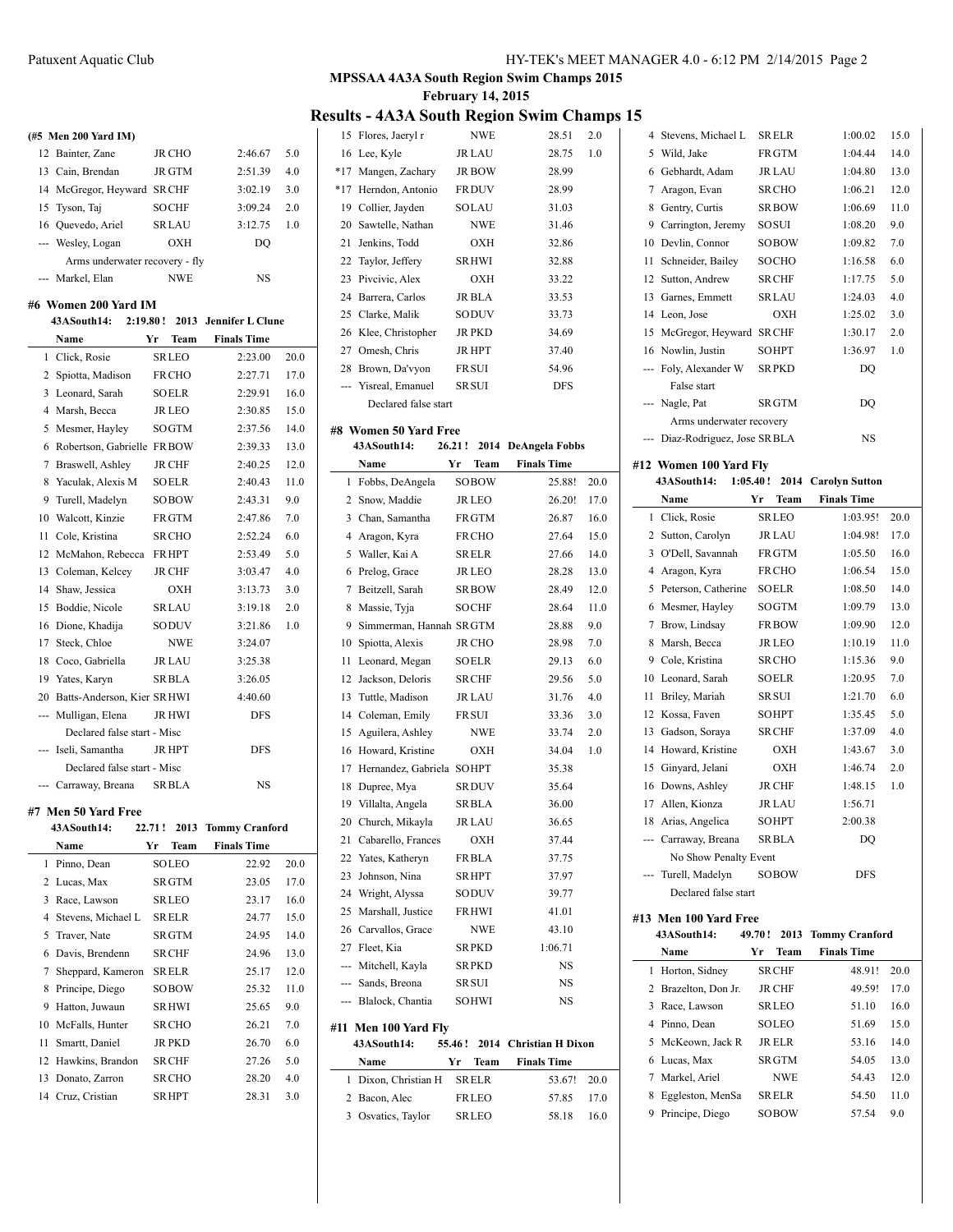#### Patuxent Aquatic Club HY-TEK's MEET MANAGER 4.0 - 6:12 PM 2/14/2015 Page 3

#### **MPSSAA 4A3A South Region Swim Champs 2015 February 14, 2015**

### **Results - 4A3A South Region Swim Champs 15**

|     | (#13 Men 100 Yard Free)    |        |               |                    |      |
|-----|----------------------------|--------|---------------|--------------------|------|
|     | 10 Louisy, Marcel          |        | SOBOW         | 57.74              | 7.0  |
| 11  | Thomas, Gregory            |        | <b>SRHWI</b>  | 58.62              | 6.0  |
|     | 12 McFalls, Hunter         |        | SR CHO        | 1:00.11            | 5.0  |
|     | 13 Traver, Nate            |        | <b>SRGTM</b>  | 1:00.45            | 4.0  |
| 14  | Hill, Wayne                |        | <b>SR CHO</b> | 1:01.00            | 3.0  |
| 15  | Vines, Jaylen              |        | SODUV         | 1:02.04            | 2.0  |
|     | 16 Smartt, Daniel          |        | JR PKD        | 1:04.00            | 1.0  |
|     | 17 Lee, Kyle               |        | <b>JR LAU</b> | 1:05.45            |      |
| 18  | Herndon, Antonio           |        | <b>FRDUV</b>  | 1:08.28            |      |
| 19  | Lamberth, Nicholas         |        | SOLAU         | 1:08.95            |      |
| 20  | Wesley, Logan              |        | OXH           | 1:10.73            |      |
| 21  | Henry, Ari                 |        | OXH           | 1:10.98            |      |
|     | 22 Cruz, Cristian          |        | SR HPT        | 1:11.40            |      |
| 23  | Madorini, Edoardo          |        | <b>SOHPT</b>  | 1:14.24            |      |
|     | 24 Escobar, Brian          |        | <b>NWE</b>    | 1:16.09            |      |
| 25  | Klee, Christopher          |        | JR PKD        | 1:19.46            |      |
| 26  | Barrera, Carlos            |        | JR BLA        | 1:22.20            |      |
|     | 27 Brown, Da'vyon          |        | <b>FR SUI</b> | 2:11.66            |      |
|     | --- Yisreal, Emanuel       |        | SR SUI        | NS                 |      |
|     | --- Anderson, Jayquan      |        | <b>FRHWI</b>  | NS                 |      |
|     |                            |        |               |                    |      |
|     | #14 Women 100 Yard Free    |        |               |                    |      |
|     | 43ASouth14:                | 57.60! | 2012          | Natasha Chomko     |      |
|     | Name                       | Yr     | Team          | <b>Finals Time</b> |      |
| 1   | Fobbs, DeAngela            |        | <b>SOBOW</b>  | 56.66!             | 20.0 |
|     | 2 Chan, Samantha           |        | <b>FRGTM</b>  | 58.94              | 17.0 |
| 3   | Prelog, Grace              |        | JR LEO        | 1:01.56            | 16.0 |
| 4   | Ridley, Lauryn             |        | FRLEO         | 1:02.11            | 15.0 |
| 5   | Mesmer, Shannon            |        | SR GTM        | 1:02.35            | 14.0 |
| 6   | Leonard, Megan             |        | SOELR         | 1:02.83            | 13.0 |
| 7   | Clark, Kayla               |        | SOCHO         | 1:04.36            | 12.0 |
| 8   | Robertson, Gabrielle FRBOW |        |               | 1:05.75            | 11.0 |
| 9   | Mudd, Claire               |        | <b>JR ELR</b> | 1:06.26            | 9.0  |
| 10  | Moore, Julia               |        | <b>JR CHO</b> | 1:06.40            | 7.0  |
| 11  | Hendershot, Megan          |        | SOLAU         | 1:08.62            | 6.0  |
|     | 12 Coleman, Kelcey         |        | <b>JR CHF</b> | 1:10.16            | 5.0  |
| 13  | Tuttle, Madison            |        | <b>JR LAU</b> | 1:11.74            | 4.0  |
|     | 14 Coleman, Emily          |        | <b>FRSUI</b>  | 1:14.72            | 3.0  |
|     | 15 Mitchell, Dymand        |        | OXH           | 1:17.20            | 2.0  |
|     | 16 Aguilera, Ashley        |        | NWE           | 1:20.97            | 1.0  |
| 17  | Hernandez, Gabriela SOHPT  |        |               | 1:21.60            |      |
|     | 18 Cabarello, Frances      |        | OXH           | 1:24.76            |      |
|     | 19 Steck, Chloe            |        | NWE           | 1:26.54            |      |
|     | 20 Marshall, Justice       |        | <b>FRHWI</b>  | 1:39.35            |      |
| 21  | Wright, Alyssa             |        | SODUV         | 1:40.91            |      |
| 22  | Claros-Rizos, Diana        |        | SR BLA        | 1:42.02            |      |
| 23  | Levicy, Alexis D           |        | <b>JR PKD</b> | 1:43.36            |      |
|     | 24 Hernandez, Brenda       |        | JR BLA        | 1:48.98            |      |
| 25  | Barrios, Marjorie          |        | SR DUV        | 1:49.81            |      |
| --- | Mitchell, Kayla            |        | <b>SRPKD</b>  | DQ                 |      |
|     | No Show Penalty Event      |        |               |                    |      |
|     | --- Medrano, Regina        |        | SOHPT         | DFS                |      |
|     | Declared false start       |        |               |                    |      |
|     | --- Blalock, Chantia       |        | SOHWI         | NS                 |      |
|     | Hopkins, Kaliyah           |        | JR CHF        | NS                 |      |

| --- | Sorto, Jacki                                 |          | SR SUI          | NS                        |      |
|-----|----------------------------------------------|----------|-----------------|---------------------------|------|
|     | #15 Men 500 Yard Free                        |          |                 |                           |      |
|     | 43ASouth14:                                  |          | $4:36.73!$ 2013 | <b>Ben Lawless</b>        |      |
|     | Name                                         | Yr       | Team            | <b>Finals Time</b>        |      |
| 1   | Lawrence, Jack                               |          | <b>JR LEO</b>   | 5:10.42                   | 20.0 |
|     | 2 Donoghue, Nathan M SOELR                   |          |                 | 5:13.38                   | 17.0 |
|     |                                              |          |                 |                           |      |
|     | 3 Carrigg, Ben                               |          | <b>FRLEO</b>    | 5:20.43                   | 16.0 |
|     | 4 Dawson, Charlie                            |          | <b>FRELR</b>    | 5:26.25                   | 15.0 |
|     | 5 Carrington, Jeremy                         |          | SOSUI           | 6:18.13                   | 14.0 |
|     | 6 Stafford, Kobbe                            |          | <b>JR BOW</b>   | 6:25.21                   | 13.0 |
| 7   | Cooper, Timmy                                |          | JR GTM          | 6:37.37                   | 12.0 |
|     | 8 Gentry, Curtis                             |          | <b>SRBOW</b>    | 6:44.32                   | 11.0 |
|     | 9 Nagle, Pat                                 |          | SR GTM          | 6:50.50                   | 9.0  |
|     | 10 Lancaster, Wesley I                       |          | <b>JR CHO</b>   | 6:59.19                   | 7.0  |
|     | 11 Mudd, Patrick                             |          | SOCHO           | 6:59.24                   | 6.0  |
|     | 12 Carmen, Tyler                             |          | SRLAU           | 6:59.33                   | 5.0  |
|     | 13 Zapata, Ivan                              |          | FRLAU           | 7:20.79                   | 4.0  |
|     | 14 Hawkins, Brandon                          |          | <b>SRCHF</b>    | 7:33.02                   | 3.0  |
|     | --- Crawford, Zachary                        |          | <b>FRDUV</b>    | <b>NS</b>                 |      |
|     |                                              |          |                 |                           |      |
|     | #16 Women 500 Yard Free                      |          |                 |                           |      |
|     | 43ASouth14: 5:30.10!                         |          | 2013            | <b>Emily A Boluda</b>     |      |
|     | Name                                         | Yr       | Team            | <b>Finals Time</b>        |      |
|     | 1 Newton, Hayley                             |          | <b>FRLEO</b>    | 5:30.09!                  | 20.0 |
|     | 2 Simmerman, Abby                            |          | SOGTM           | 5:57.29                   | 17.0 |
| 3   | Hong, Amanda                                 |          | <b>FRELR</b>    | 6:02.87                   | 16.0 |
|     | 4 Barzanti, Angela                           |          | <b>JR BOW</b>   | 6:12.76                   | 15.0 |
|     | 5 Mesmer, Shannon                            |          | <b>SRGTM</b>    | 6:17.14                   | 14.0 |
|     | 6 Pagliarulo, Carolyn                        |          | SRLEO           | 6:24.98                   | 13.0 |
| 7   | Hendershot, Megan                            |          | SOLAU           | 6:40.52                   | 12.0 |
| 8   | Beckert, Clara                               |          | SRELR           | 6:44.55                   | 11.0 |
| 9   | Jackson, Deloris                             |          | SR CHF          | 6:57.37                   | 9.0  |
| 10  | Gilligan, Danella                            |          | JR BOW          | 6:58.49                   | 7.0  |
| 11  | Bonilla, Grissel                             |          | <b>SRHPT</b>    | 7:03.58                   | 6.0  |
| 12  | Gack, Shelby                                 |          | <b>SOCHO</b>    | 7:34.64                   | 5.0  |
|     |                                              |          |                 |                           |      |
| 13  | Briley, Mariah                               |          | SR SUI          | 7:46.08                   | 4.0  |
|     | 14 McMahon, Sara                             |          | <b>SOHPT</b>    | 7:52.00                   | 3.0  |
|     | #17 Men 200 Yard Free Relay                  |          |                 |                           |      |
|     | 43ASouth14:                                  | 1:32.92! |                 | 2013 Northern High School |      |
|     | T Cranford, N Goszkowicz, K Horak, B Lawless |          |                 |                           |      |
|     | Team                                         | Relay    |                 | <b>Finals Time</b>        |      |
| 1   | <b>LEO</b>                                   |          |                 | 1:34.15                   | 40.0 |
|     | Race, Lawson SR                              |          |                 | Race, Trey SO             |      |
|     | Lawrence, Jack JR                            |          |                 | Repasi, Thomas SR         |      |
| 2   | ELR                                          |          |                 | 1:37.43                   | 34.0 |
|     | Eggleston, MenSa SR                          |          |                 | Skinner, Andrew W SR      |      |
|     | Sheppard, Kameron SR                         |          |                 | Donoghue, Nathan M SO     |      |
| 3   | <b>CHF</b>                                   |          |                 | 1:38.37                   | 32.0 |
|     | Brazelton, Don Jr. JR                        |          |                 | Davis, Brendenn SR        |      |
|     | Sutton, Andrew SR                            |          |                 | Horton, Sidney SR         |      |
| 4   | GTM                                          |          |                 | 1:40.80                   | 30.0 |
|     |                                              |          |                 |                           |      |
|     | Wild, Jake FR                                |          |                 | Traver, Nate SR           |      |
|     | Nagle, Pat SR                                |          |                 | Lucas, Max SR             |      |
| 5   | <b>BOW</b>                                   |          |                 | 1:43.28                   | 28.0 |
|     | Mangen, Zachary JR                           |          |                 | Louisy, Marcel SO         |      |
|     | Principe, Diego SO                           |          |                 | Bendana, Jon SO           |      |
|     |                                              |          |                 |                           |      |

| J  |                                                 |                                        |  |
|----|-------------------------------------------------|----------------------------------------|--|
|    | 6 CHO                                           | 1:43.33 26.0                           |  |
|    | Aragon, Evan SR                                 | Briscoe, Cornell JR                    |  |
|    | Hill, Wayne SR                                  | McFalls, Hunter SR                     |  |
|    | 7 HWI                                           | 1:54.84<br>24.0                        |  |
|    | Thomas, Gregory SR                              | Boyd, Aaren SR                         |  |
|    | Taylor, Jeffery SR                              | Hatton, Juwaun SR                      |  |
|    | 8 LAU                                           | 1:58.55<br>22.0                        |  |
|    | Garnes, Emmett SR                               | Carmen, Tyler SR                       |  |
|    | Lee, Kyle JR                                    | Gebhardt, Adam JR                      |  |
|    | 9 HPT                                           | 2:02.98<br>18.0                        |  |
|    | Nowlin, Justin SO                               | Mejia, Chris JR                        |  |
|    | Madorini, Edoardo SO                            | Cruz, Cristian SR                      |  |
|    | 10 OXH                                          | 2:04.79<br>14.0                        |  |
|    | Wesley, Logan                                   | deGuzman, Edward                       |  |
|    | Jenkins, Todd                                   | Henry, Ari                             |  |
| 11 | PKD                                             | 2:08.63<br>12.0                        |  |
|    | Foly, Alexander W SR                            | Klee, Christopher JR                   |  |
|    | Rivera, Darwin SO                               | Smartt, Daniel JR                      |  |
|    | 12 DUV                                          | 2:23.30<br>10.0                        |  |
|    | Martinez, Paulo SR                              | Clarke, Malik SO                       |  |
|    | Santos, Jonathan SR<br>--- NWE                  | Herndon, Antonio FR<br><b>DFS</b>      |  |
|    |                                                 |                                        |  |
|    | Declared false start<br>Markel, Elan            | Flores, Jaeryl r                       |  |
|    | Sawtelle, Nathan                                | Markel, Ariel                          |  |
|    |                                                 |                                        |  |
|    | #18 Women 200 Yard Free Relay                   |                                        |  |
|    | 43ASouth14: 1:48.55! 2014 Leonardtown High Scho |                                        |  |
|    | M Wood, A Holwerda, M Snow, R Click             |                                        |  |
|    | Team<br>Relay                                   | <b>Finals Time</b>                     |  |
| 1  | <b>GTM</b>                                      | 1:49.11<br>40.0                        |  |
|    | O'Dell, Savannah FR                             | Simmerman, Hannah SR                   |  |
|    | Mesmer, Shannon SR                              | Chan, Samantha FR                      |  |
|    | 2 LEO                                           | 1:50.58<br>34.0                        |  |
|    | Prelog, Grace JR                                | McCloskey, Leila FR                    |  |
|    | Holwerda, Alexis SO                             | Marsh, Becca JR                        |  |
| 3  | <b>BOW</b>                                      | 1:51.28<br>32.0                        |  |
|    | Turell, Madelyn SO                              | Leinbach, Sarah SR                     |  |
|    | Beitzell, Sarah SR                              | Fobbs, DeAngela SO                     |  |
|    | 4 CHF                                           | 1:52.47<br>30.0                        |  |
|    | Braswell, Ashley JR                             | Massie, Tyja SO                        |  |
|    | Jackson, Deloris SR                             | Braswell, Alexis JR                    |  |
| 5  | CHO                                             | 1:52.65<br>28.0                        |  |
|    | Spiotta, Alexis JR                              | Spiotta, Madison FR                    |  |
|    | Clark, Kayla SO                                 | Aragon, Kyra FR                        |  |
| 6  | ELR                                             | 1:56.50<br>26.0                        |  |
|    | Leonard, Megan SO                               | Mudd, Claire JR                        |  |
|    | Leonard, Sarah SO<br>7 LAU                      | Waller, Kai A SR<br>1:57.98<br>24.0    |  |
|    |                                                 |                                        |  |
|    | Sutton, Carolyn JR                              | Tuttle, Madison JR                     |  |
| 8  | Hendershot, Megan SO<br><b>HPT</b>              | Rutherford, Mia JR<br>2:11.37<br>22.0  |  |
|    |                                                 |                                        |  |
|    | Kossa, Faven SO                                 | Hernandez, Gabriela SO                 |  |
| 9  | McMahon, Rebecca FR<br>OXH                      | Bonilla, Grissel SR<br>2:22.00<br>18.0 |  |
|    | Borda, Rosie                                    | Cabarello, Frances                     |  |
|    | Nelson, Ashleigh                                | Howard, Kristine                       |  |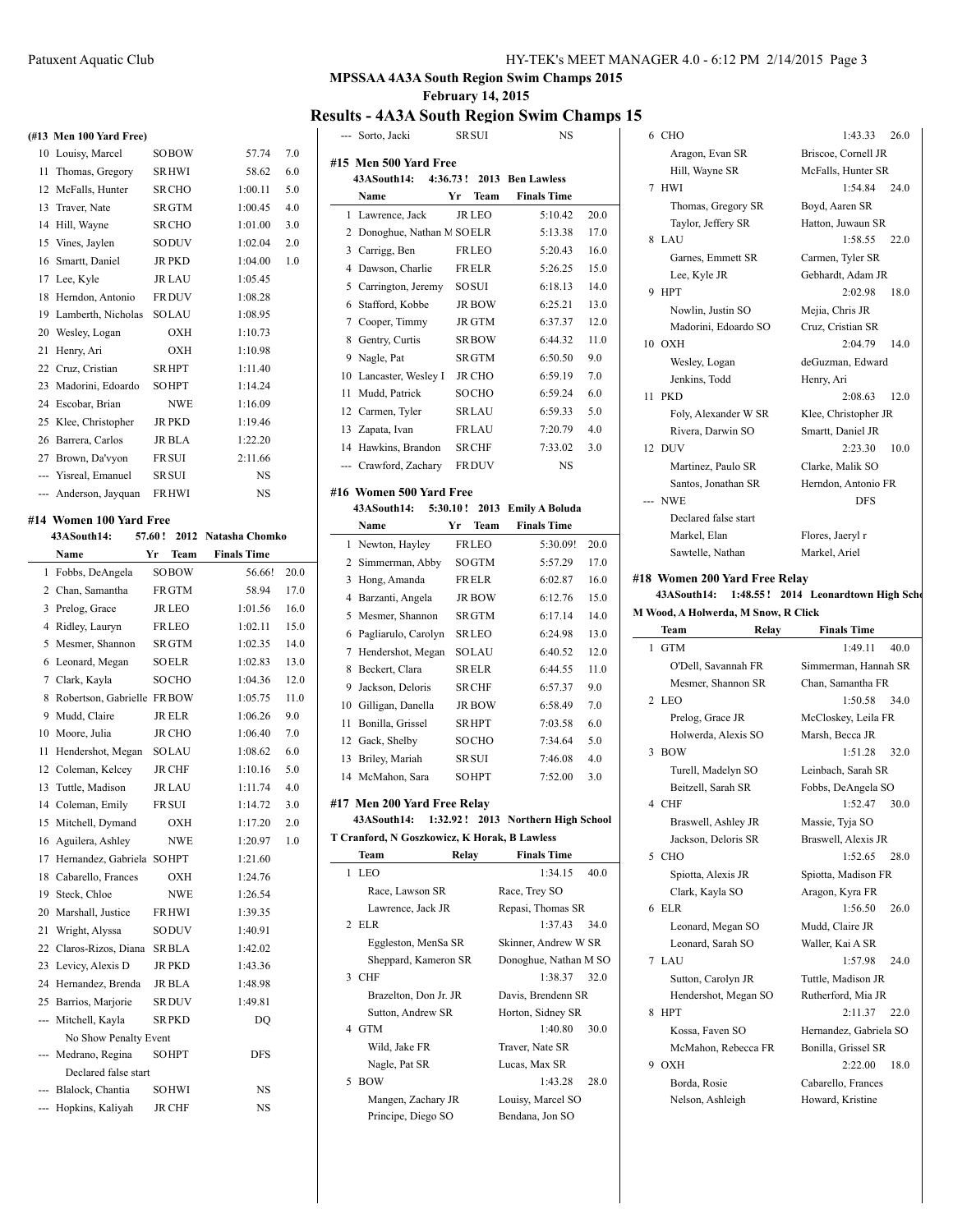## **MPSSAA 4A3A South Region Swim Champs 2015 February 14, 2015**

# **Results - 4A3A South Region Swim Champs**

#### **(#18 Women 200 Yard Free Relay)** 10 NWE 2:34.39 14.0 Blanco, Erica Steck, Chloe Carvallos, Grace Aguilera, Ashley 11 SUI 2:35.78 12.0 Blalock, Rebecca JR Douglas, Talia SR Coleman, Emily FR Briley, Mariah SR 12 BLA 2:38.11 10.0 Olortegui, Ashley SO Yates, Katheryn FR Villotoro, Yesly SR Villalta, Angela SR 13 DUV 2:43.04 8.0 Dupree, Mya SR Dione, Khadija SO Barrios, Marjorie SR Wright, Alyssa SO --- HWI NS Batts-Anderson, Kiera SR Blalock, Chantia SO Faulk, Gabriele SO Johnston, Hailey SR --- PKD NS Levicy, Alexis D JR Boyd, Taylor JR James, Alana C SR Mitchell, Kayla SR **#19 Men 100 Yard Back 43ASouth14: 56.41 ! 2014 Don O Brazelton Name Yr Team Finals Time** 1 Brazelton, Don Jr. JR CHF 56.67 20.0 2 McKeown, Jack R JR ELR 1:00.02 17.0 3 Pachner, Chase SRLEO 1:01.93 16.0 4 Harms, Jacob FRLEO 1:03.96 15.0 5 Foly, Alexander W SRPKD 1:06.50 14.0 6 Bainter, Zane JR CHO 1:08.39 13.0 7 Markel, Ariel NWE 1:08.40 12.0 8 Stafford, Kobbe JR BOW 1:09.22 11.0 9 Louisy, Marcel SOBOW 1:12.24 9.0 10 Morris, Mark FRGTM 1:13.53 7.0 11 Donato, Zarron SRCHO 1:19.66 6.0 12 Li, Allan JR GTM 1:20.76 5.0 13 Tyson, Taj SOCHF 1:23.20 4.0 14 Pivcivic, Alex OXH 1:30.27 3.0 15 Leon, Jose OXH 1:30.57 2.0 16 Quevedo, Ariel SRLAU 1:33.36 1.0 17 Fisher, Dezimond SRLAU 1:35.69 18 Boyd, Aaren SRHWI 1:37.80 19 Mejia, Chris JR HPT 1:38.62 20 Rodriguez, Aldo SRBLA 1:47.41 21 Washington, CJ SRDUV 1:53.93 22 Rivera, Darwin SOPKD 1:54.20 23 Taylor, Jeffery SRHWI 1:59.22 24 Mendez, roy SRDUV 2:00.08 --- Omesh, Chris JR HPT DFS Declared false start **#20 Women 100 Yard Back 43ASouth14: 1:04.37 ! 2014 Carolyn Sutton Name Yr Team Finals Time** 1 Sutton, Carolyn JR LAU 1:05.20 20.0 2 Braswell, Ashley JR CHF 1:07.25 17.0 3 Snow, Maddie JR LEO 1:07.61 16.0 4 Simmerman, Abby SOGTM 1:08.77 15.0 No Show Penalty Event --- Crawford, Zachary FRDUV DQ No Show Penalty Event

|     | ᄖ<br>$\mu$ to $\mu$ bouth two on b will            |               | 0.                 | ,,,,,<br>ч |
|-----|----------------------------------------------------|---------------|--------------------|------------|
|     | 5 Rock, Elizabeth                                  | <b>SOLEO</b>  | 1:09.26            | 14.0       |
|     | 6 Massie, Tyja                                     | <b>SOCHF</b>  | 1:11.53            | 13.0       |
|     | 7 Barzanti, Angela                                 | JR BOW        | 1:11.80            | 12.0       |
|     | 8 Yaculak, Alexis M                                | SOELR         | 1:12.49            | 11.0       |
|     | 9 Wenzel, Mary E                                   | SRELR         | 1:13.70            | 9.0        |
|     | 10 Krawczyk, Audrey                                | JR GTM        | 1:13.84            | 7.0        |
| 11  | Brow, Lindsay                                      | <b>FRBOW</b>  | 1:13.87            | 6.0        |
|     | 12 Clark, Kayla                                    | SOCHO         | 1:14.22            | 5.0        |
|     | 13 Moore, Julia                                    | <b>JR CHO</b> | 1:19.15            | 4.0        |
|     | 14 Shaw, Jessica                                   | OXH           | 1:24.84            | 3.0        |
|     | 15 Iseli, Samantha                                 | <b>JR HPT</b> | 1:31.50            | 2.0        |
|     | 16 Miller, Brittney                                | SOLAU         | 1:37.93            | 1.0        |
|     | 17 Blanco, Erica                                   | <b>NWE</b>    | 1:43.22            |            |
|     | 18 Ramos-Hernandez, K SR BLA                       |               | 1:47.63            |            |
|     | 19 Batts-Anderson, Kier SRHWI                      |               | 1:53.45            |            |
|     | 20 Barrientos, Alison SRDUV                        |               | 2:12.36            |            |
|     | 21 Douglas, Talia                                  | <b>SR SUI</b> | 2:20.70            |            |
|     | 22 Fleet, Kia                                      | <b>SRPKD</b>  | 2:29.76            |            |
|     | 23 Garner, Laila                                   | <b>FRDUV</b>  | 2:41.88            |            |
|     | --- Levicy, Alexis D                               | JR PKD        | DQ                 |            |
|     | No Show Penalty Event                              |               |                    |            |
|     | --- Mulligan, Elena                                | JR HWI        | <b>DFS</b>         |            |
|     | Declared false start                               |               |                    |            |
| --- | McMahon, Sara                                      | <b>SOHPT</b>  | <b>DFS</b>         |            |
|     | Declared false start                               |               |                    |            |
|     | Serrano, Darlin                                    | SR SUI        | NS                 |            |
| --- |                                                    |               |                    |            |
|     | --- Gonzalez, Vanessa NWE                          |               | NS                 |            |
|     |                                                    |               |                    |            |
|     | #21 Men 100 Yard Breast<br>43ASouth14:<br>1:03.72! |               | 2014 Caleb Kaslik  |            |
|     | Name                                               | Yr<br>Team    | <b>Finals Time</b> |            |
|     | 1 Horton, Sidney                                   | <b>SRCHF</b>  | 1:03.85            | 20.0       |
|     | 2 Bendana, Jon                                     | SOBOW         | 1:04.24            | 17.0       |
| 3   | Osvatics, Taylor                                   | SRLEO         | 1:06.06            | 16.0       |
|     | 4 Wood, Joshua                                     | <b>FRLEO</b>  | 1:07.10            | 15.0       |
| 5   | Skinner, Andrew W                                  | <b>SRELR</b>  | 1:07.55            | 14.0       |
|     | 6 Eggleston, MenSa                                 | SRELR         | 1:08.25            | 13.0       |
| 7   | Wild, Jake                                         | FR GTM        | 1:09.97            | 12.0       |
| 8   | Cain, Brendan                                      | <b>JR GTM</b> | 1:12.53            | 11.0       |
| 9.  | Shaw, Micah                                        | OXH           | 1:16.66            | 9.0        |
|     | 10 Vines, Jaylen                                   | SODUV         | 1:16.79            | 7.0        |
| 11  | Brow, Greg                                         | <b>SRBOW</b>  | 1:18.38            | 6.0        |
| 12  | Davis, Brendenn                                    | <b>SR CHF</b> | 1:20.72            | 5.0        |
| 13  | Madorini, Edoardo                                  | SOHPT         | 1:24.55            | 4.0        |
| 14  | Flores, Jaeryl r                                   | NWE           | 1:25.30            | 3.0        |
| 15  | Collier, Jayden                                    | SOLAU         | 1:27.45            | 2.0        |
| 16  | Briscoe, Cornell                                   | JR CHO        | 1:27.80            | 1.0        |
| 17  | Schneider, Bailey                                  | SOCHO         | 1:30.55            |            |
| 18  | Henry, Ari                                         | ОХН           | 1:31.79            |            |
| 19  | Garnes, Emmett                                     | SRLAU         | 1:32.58            |            |
| 20  | Salguero-Monge, Mi <sub>l</sub> SRBLA              |               | 1:34.49            |            |
| 21  | Gentle, William                                    | NWE           | 1:34.96            |            |
| 22  | Nowlin, Justin                                     | SOHPT         | 1:40.07            |            |

| 15  |                                                      |                   |                                    |      |
|-----|------------------------------------------------------|-------------------|------------------------------------|------|
|     | Hatton, Juwaun                                       | <b>SRHWI</b>      | NS                                 |      |
|     | #22 Women 100 Yard Breast                            |                   |                                    |      |
|     | 43ASouth14:<br>$1:09.64$ !                           | 2013              | <b>Jennifer L Clune</b>            |      |
|     | Name                                                 | Yr<br><b>Team</b> | <b>Finals Time</b>                 |      |
| 1   | Spiotta, Madison                                     | <b>FRCHO</b>      | 1:15.42                            | 20.0 |
|     | 2 Morris, Emily                                      | <b>SRGTM</b>      | 1:16.18                            | 17.0 |
|     | 3 Rutherford, Mia                                    | <b>JR LAU</b>     | 1:18.01                            | 16.0 |
|     | 4 Holwerda, Alexis                                   | SOLEO             | 1:18.17                            | 15.0 |
|     | 5 Waller, Kai A                                      | <b>SRELR</b>      | 1:19.16                            | 14.0 |
|     | 6 Braswell, Alexis                                   | JR CHF            | 1:19.93                            | 13.0 |
|     | 7 Grier, Emma                                        | <b>JR ELR</b>     | 1:21.14                            | 12.0 |
|     | 8 Scarbrough, Kaelynn FRLEO                          |                   | 1:21.75                            | 11.0 |
|     | 9 Leinbach, Natalie                                  | SOBOW             | 1:22.07                            | 9.0  |
|     | 10 Spiotta, Alexis                                   | <b>JR CHO</b>     | 1:24.82                            | 7.0  |
| 11  | McMahon, Rebecca FRHPT                               |                   | 1:25.49                            | 6.0  |
|     | 12 Boze, Jessica                                     | SOGTM             | 1:26.42                            | 5.0  |
|     | 13 Beitzell, Sarah                                   | <b>SRBOW</b>      | 1:28.03                            | 4.0  |
|     | 14 Ginyard, Jelani                                   | OXH               | 1:37.45                            | 3.0  |
|     | 15 Yates, Karyn                                      | <b>SRBLA</b>      | 1:39.47                            | 2.0  |
|     | 16 Gadson, Soraya                                    | <b>SRCHF</b>      | 1:40.39                            | 1.0  |
|     | 17 Johnson, Nina                                     | <b>SRHPT</b>      | 1:40.62                            |      |
|     | 18 Boddie, Nicole                                    | <b>SRLAU</b>      | 1:41.81                            |      |
|     | 19 Dione, Khadija                                    | SODUV             | 1:42.07                            |      |
|     | 20 Boyd, Taylor                                      | <b>JR PKD</b>     | 1:43.06                            |      |
| 21  | Blalock, Rebecca                                     | JR SUI            | 1:45.23                            |      |
| 22  | Johnston, Hailey                                     | <b>SRHWI</b>      | 2:12.15                            |      |
|     | 23 Camp, Cydney                                      | <b>SRBLA</b>      | 2:19.93                            |      |
|     | 24 Maiden-Vazquez, Ka SOSUI                          |                   | 2:44.68                            |      |
| --- | James, Alana C                                       | <b>SRPKD</b>      | DQ                                 |      |
|     | No Show Penalty Event                                |                   |                                    |      |
|     | #23 Men 400 Yard Free Relay                          |                   |                                    |      |
|     | 43ASouth14:                                          |                   | 3:29.47! 2013 Northern High School |      |
|     | T Cranford, N Goszkowicz, K Horak, B Lawless<br>Team | Relay             | <b>Finals Time</b>                 |      |
| 1   | LEO                                                  |                   | 3:24.751                           | 40.0 |
|     | Pinno, Dean SO                                       |                   | Bacon, Alec FR                     |      |
|     | Lawrence, Jack JR                                    |                   | Race, Lawson SR                    |      |
|     | 2 ELR                                                |                   | 3:27.96!                           | 34.0 |
|     | Dixon, Christian H SR                                |                   | McKeown, Jack R JR                 |      |
|     | Eggleston, MenSa SR                                  |                   | Donoghue, Nathan M SO              |      |
|     | 3 BOW                                                |                   | 3:58.03                            | 32.0 |
|     | Brow, Greg SR                                        |                   | Gentry, Curtis SR                  |      |
|     | Stafford, Kobbe JR                                   |                   | Louisy, Marcel SO                  |      |
|     | 4 GTM                                                |                   | 4:21.08                            | 30.0 |
|     | Cain, Brendan JR                                     |                   | Morris, Mark FR                    |      |
|     | Cooper, Timmy JR                                     |                   | Battle, Avery SO                   |      |
|     | 5 CHO                                                |                   | 4:23.28                            | 28.0 |

Donato, Zarron SR Dulin, Jonathan SO Schuster, Lachlain JR Hill, Wayne SR 6 CHF 4:33.93 26.0 Hawkins, Brandon SR McGregor, Heyward SR Tyson, Taj SO Jones-Peoples, Jordan JR 7 OXH 4:38.56 24.0 Wesley, Logan Henry, Ari Leon, Jose Shaw, Micah